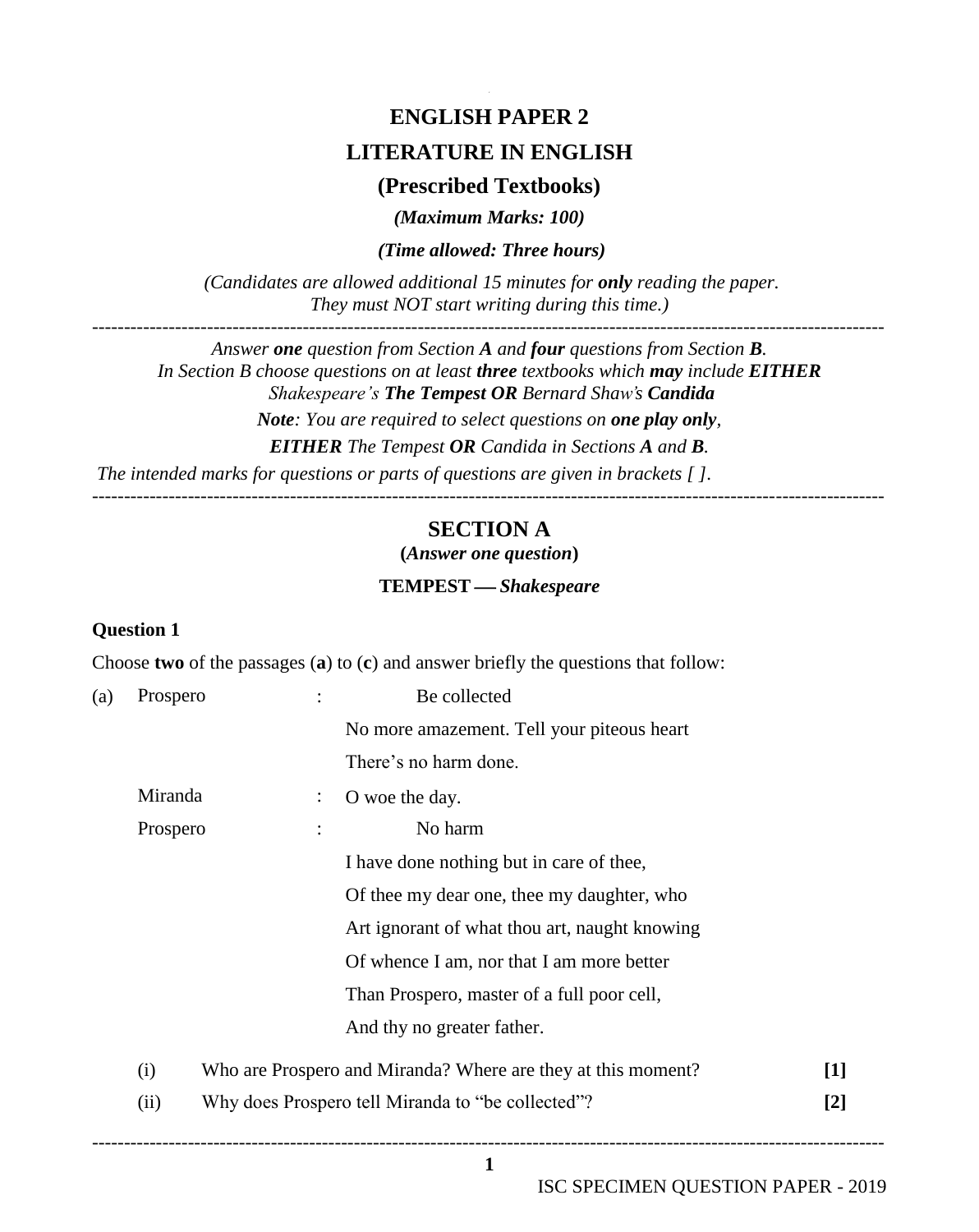|     | (iii)   | What does Prospero do before telling Miranda his story? Why does he do<br>so?                            | $[2]$ |  |  |  |  |  |  |  |
|-----|---------|----------------------------------------------------------------------------------------------------------|-------|--|--|--|--|--|--|--|
|     | (iv)    | What does Prospero mean when he tells Miranda that she is "ignorant of<br>$[2]$<br>what thou art."       |       |  |  |  |  |  |  |  |
|     | (v)     | What had Prospero's position been before coming to this place? Who was<br>responsible for his condition? | $[2]$ |  |  |  |  |  |  |  |
|     | (vi)    | Give the meanings of the following words as they are used in the context of<br>the passage:              | $[1]$ |  |  |  |  |  |  |  |
|     |         | (a) Piteous                                                                                              |       |  |  |  |  |  |  |  |
|     |         | (b) Care                                                                                                 |       |  |  |  |  |  |  |  |
| (b) | Antonio | O, out of that no hope,                                                                                  |       |  |  |  |  |  |  |  |
|     |         | What great hope have you? No hope that way is                                                            |       |  |  |  |  |  |  |  |
|     |         | Another way so high a hope that even                                                                     |       |  |  |  |  |  |  |  |
|     |         | Ambition cannot pierce a wink beyond,                                                                    |       |  |  |  |  |  |  |  |
|     |         | But doubt discovery there.                                                                               |       |  |  |  |  |  |  |  |
|     | (i)     | To whom is Antonio speaking? Where are they?                                                             | $[1]$ |  |  |  |  |  |  |  |
|     | (ii)    | Explain the circumstances which brought them to this place.                                              | $[2]$ |  |  |  |  |  |  |  |
|     | (iii)   | To what does Antonio refer through his words "no hope"?                                                  | $[2]$ |  |  |  |  |  |  |  |
|     | (iv)    | How does Antonio seek to comfort his companion?                                                          | $[2]$ |  |  |  |  |  |  |  |
|     | (v)     | Which wrong deed had Antonio committed earlier?                                                          | $[2]$ |  |  |  |  |  |  |  |
|     | (vi)    | Give the meanings of the following words as they are used in the context of<br>the passage:              | $[1]$ |  |  |  |  |  |  |  |
|     |         | (a) Wink                                                                                                 |       |  |  |  |  |  |  |  |
|     |         | (b) doubt                                                                                                |       |  |  |  |  |  |  |  |
| (c) | Caliban | A plague upon the tyrant that I serve!<br>$\ddot{\cdot}$                                                 |       |  |  |  |  |  |  |  |
|     |         | I'll bear him no more sticks, but follow thee                                                            |       |  |  |  |  |  |  |  |
|     |         | Thou wondrous man.                                                                                       |       |  |  |  |  |  |  |  |
|     | (i)     | Who is Caliban? Whom does he refer to as "tyrant"?                                                       | $[1]$ |  |  |  |  |  |  |  |
|     | (ii)    | Who is the "wondrous man"? Why does he appear wondrous to Caliban?                                       | $[2]$ |  |  |  |  |  |  |  |
|     | (iii)   | What is Caliban's attitude towards the "tyrant"? Why is he afraid of this<br>person?                     | $[2]$ |  |  |  |  |  |  |  |
|     | (iv)    | What does Caliban promise to do for the "wondrous man" soon after these<br>lines?                        | $[2]$ |  |  |  |  |  |  |  |
|     | (v)     | Who else is present here? What role does this person play in the drama?                                  | $[2]$ |  |  |  |  |  |  |  |

ISC SPECIMEN QUESTION PAPER - 2019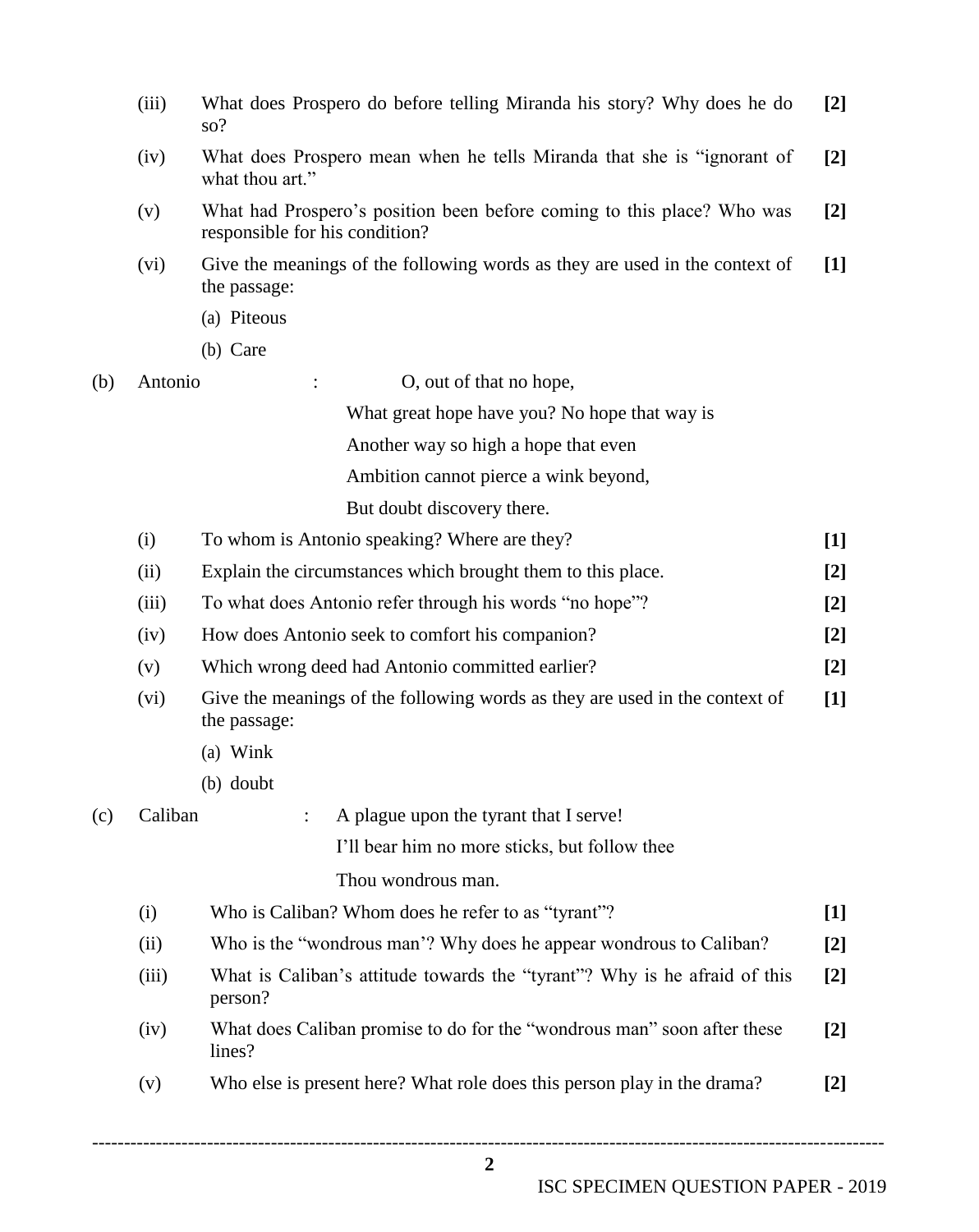- (vi) Give the meanings of the following words as they are used in the context of the passage: **[1]**
	- (a) Plague
	- (b) Wondrous

## **CANDIDA** *George Bernard Shaw*

# **Question 2**

Choose **two** of the passages **(a)** to **(c)** and answer briefly the questions which follow:

| (a) | Proserpine |                                                                                                | $\ddot{\cdot}$                                                                                                                                                                       | Another lecture?                                                                                                                                                  |       |  |  |  |  |  |
|-----|------------|------------------------------------------------------------------------------------------------|--------------------------------------------------------------------------------------------------------------------------------------------------------------------------------------|-------------------------------------------------------------------------------------------------------------------------------------------------------------------|-------|--|--|--|--|--|
|     | Morell     |                                                                                                | Yes. The Hoxton Freedom Group want me to address<br>them on Sunday morning (he lays great emphasis on<br>Sunday, this being the unreasonable part of the<br>business) What are they? |                                                                                                                                                                   |       |  |  |  |  |  |
|     | Proserpine |                                                                                                |                                                                                                                                                                                      | Communist Anarchists I think.                                                                                                                                     |       |  |  |  |  |  |
|     | (i)        | Where are Morell and Proserpine? How does Morell learn about the lecture?<br>$\lceil 1 \rceil$ |                                                                                                                                                                                      |                                                                                                                                                                   |       |  |  |  |  |  |
|     | (ii)       |                                                                                                | Why do you think Morell lays such emphasis on the word 'Sunday"?<br>$[2]$                                                                                                            |                                                                                                                                                                   |       |  |  |  |  |  |
|     | (iii)      |                                                                                                |                                                                                                                                                                                      | What does he say when he learns that they are Communist Anarchists                                                                                                | $[2]$ |  |  |  |  |  |
|     | (iv)       |                                                                                                |                                                                                                                                                                                      | How do we know that Morell leads a busy life?                                                                                                                     | $[2]$ |  |  |  |  |  |
|     | (v)        |                                                                                                |                                                                                                                                                                                      | Whom does he go on to term 'near relatives'? What does he mean by this?                                                                                           | $[2]$ |  |  |  |  |  |
|     | (vi)       | Who enters soon after this? What is Morell's attitude towards this person?<br>$[1]$            |                                                                                                                                                                                      |                                                                                                                                                                   |       |  |  |  |  |  |
| (b) |            | <b>Marchbanks</b><br>(seriously)                                                               | $\ddot{\cdot}$                                                                                                                                                                       | I suppose a machine could be made to write love letters.<br>They're all the same, aren't they?                                                                    |       |  |  |  |  |  |
|     |            | Proserpine                                                                                     | $\ddot{\cdot}$                                                                                                                                                                       | (somewhat indignantly; any such discussion, except by way<br>of pleasantry, being outside her code of manners)                                                    |       |  |  |  |  |  |
|     |            |                                                                                                |                                                                                                                                                                                      | How do I know? Why do you ask me?                                                                                                                                 |       |  |  |  |  |  |
|     |            | Marchbanks                                                                                     | $\ddot{\cdot}$                                                                                                                                                                       | I beg your pardon. I thought clever people- people who can<br>do business and that sort of thing- always had to have love<br>affairs to keep them from going mad. |       |  |  |  |  |  |
|     | (i)        | Where are Proserpine and Marchbanks? Who is Marchbanks?                                        |                                                                                                                                                                                      |                                                                                                                                                                   |       |  |  |  |  |  |
|     | (ii)       | Why is Proserpine annoyed with Marchbanks?<br>$[2]$                                            |                                                                                                                                                                                      |                                                                                                                                                                   |       |  |  |  |  |  |
|     | (iii)      | Why does Marchbanks feel that clever people had love affairs?<br>$[2]$                         |                                                                                                                                                                                      |                                                                                                                                                                   |       |  |  |  |  |  |
|     | (iv)       | What does Marchbanks conclude about Proserpine? What is his reason for<br>doing so?            |                                                                                                                                                                                      |                                                                                                                                                                   |       |  |  |  |  |  |
|     | (v)        | What does Marchbanks go on to say about love affairs in the world?<br>$[2]$                    |                                                                                                                                                                                      |                                                                                                                                                                   |       |  |  |  |  |  |
|     | (vi)       | In what way, does Marchbanks feel that he is like Proserpine?<br>$[1]$                         |                                                                                                                                                                                      |                                                                                                                                                                   |       |  |  |  |  |  |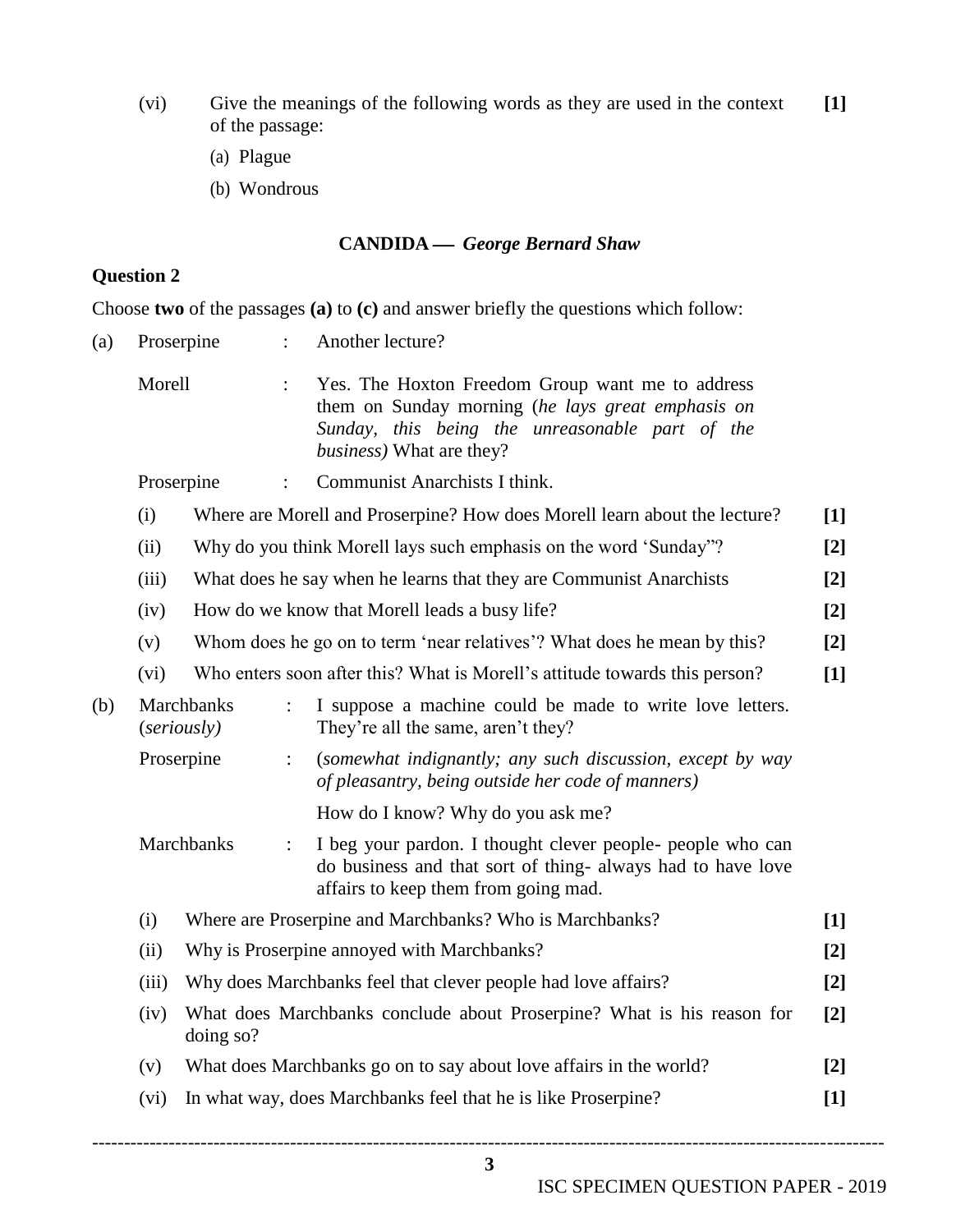| (c) |                                                       | Marchbanks<br>$\ddot{\phantom{a}}$                                                                       | I was afraid of making you uneasy too. It looked as if it were<br>a weapon. If I were a hero of old, I should have laid my<br>drawn sword between us. If Morell had come in, he would<br>have thought you had taken up the poker because there was<br>no sword between us. |  |  |  |  |  |
|-----|-------------------------------------------------------|----------------------------------------------------------------------------------------------------------|----------------------------------------------------------------------------------------------------------------------------------------------------------------------------------------------------------------------------------------------------------------------------|--|--|--|--|--|
|     | Candida<br>$\ddot{\phantom{a}}$<br><i>(wondering)</i> |                                                                                                          | What? (With a puzzled glance at him) I can't quite follow<br>that. Those sonnets of yours have perfectly addled me. Why<br>should there be a sword between us?                                                                                                             |  |  |  |  |  |
|     | (i)                                                   | Where are Candida and Marchbanks? What had Marchbanks been doing?                                        |                                                                                                                                                                                                                                                                            |  |  |  |  |  |
|     | (ii)                                                  | $\lceil 2 \rceil$<br>How did Marchbanks know that Candida had not been listening to him?                 |                                                                                                                                                                                                                                                                            |  |  |  |  |  |
|     | (iii)                                                 | What reason did Candida give for her lack of attention?<br>$\lceil 2 \rceil$                             |                                                                                                                                                                                                                                                                            |  |  |  |  |  |
|     | (iv)                                                  | What does Candida go on to tell Marchbanks? What does she want him to do<br>$[2]$<br>and why?            |                                                                                                                                                                                                                                                                            |  |  |  |  |  |
|     | (v)                                                   | What is Candida's opinion of Marchbanks?                                                                 |                                                                                                                                                                                                                                                                            |  |  |  |  |  |
|     | (vi)                                                  | Who enters the room a little later? What effect does his arrival have on the<br>inhabitants of the room? |                                                                                                                                                                                                                                                                            |  |  |  |  |  |

#### **SECTION B**

#### *(Answer* **four** *questions on at least* **three** *textbooks which may include* **EITHER**

*The Tempest OR Candida.)*

#### **THE TEMPEST** *Shakespeare*

#### **Question 3**

- (a) Give a vivid description of the events that occur in the first scene of the play *'The Tempest'*. **[8]**
- (b) How does the conversation between the various characters bring out their innate nature? **[6]**
- (c) In what way, does Gonzalo stand out from the rest of the characters? What does he say to calm the others? **[6]**

#### **Question 4 [20]**

Referring closely to the relevant scenes in the play, describe how Antonio convinces Sebastian to murder Alonso? How is the conspiracy foiled?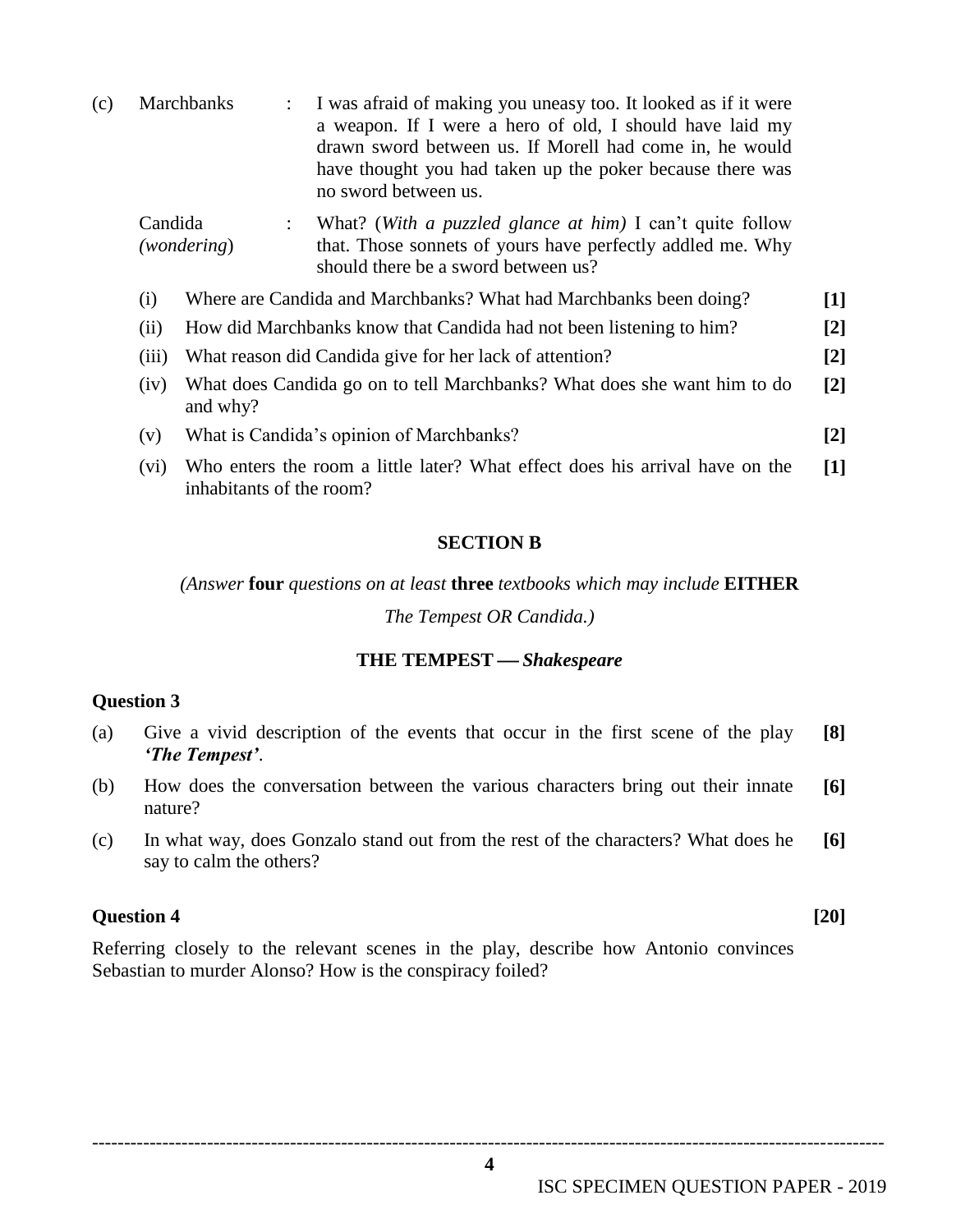## **CANDIDA** *George Bernard Shaw*

# **Question 5**

| (a) | Referring closely to the first Act of the play 'Candida', give an account of the<br>conversation between 'Lexy' or Rev Alexander Mill. | [8] |
|-----|----------------------------------------------------------------------------------------------------------------------------------------|-----|
| (b) | What do you conclude about Proserpine and Candida from the conversation?                                                               | [6] |
| (c) | When Candida finally enters, does she match up to Proserpine's assessment of her?                                                      | [6] |
|     |                                                                                                                                        |     |

# **Question 6 [20]**

Burgess is presented as a blackguard yet he has certain likeable traits. Give your views with examples from the play.

## **THINGS FALL APART** *Achebe*

# **Question 7**

| (a) | Which characteristics of Unoka are brought out in the story <i>Things Fall Apart</i> ? | $\lceil 8 \rceil$ |
|-----|----------------------------------------------------------------------------------------|-------------------|
| (b) | How is Okonkwo different from his father?                                              | [6]               |
| (c) | Mention two episodes which serve to highlight Okonkwo's character.                     | [6]               |
|     |                                                                                        |                   |

# **Question 8 [20]**

Give a description of the Ibo society before the coming of the white man.

# **Question 9 [20]**

Examine the various social and cultural roles filled by women in the novel.

# **CONTEMPLATIONS**

# **Question 10**

| (a) | Which stories does the narrator tell his dream children in the Essay<br>'Dream Children'? |  |  |  |  |  | [8] |
|-----|-------------------------------------------------------------------------------------------|--|--|--|--|--|-----|
| (b) | How do the children behave while the story is being told to them?                         |  |  |  |  |  | [6] |
| (c) | How is the note of pathos brought in towards the end of the story?                        |  |  |  |  |  | [6] |
|     |                                                                                           |  |  |  |  |  |     |

# **Question 11 [20]**

Referring closely to Dr. A.P.J. Abdul Kalam"s writing, discuss the visions that he had for India.